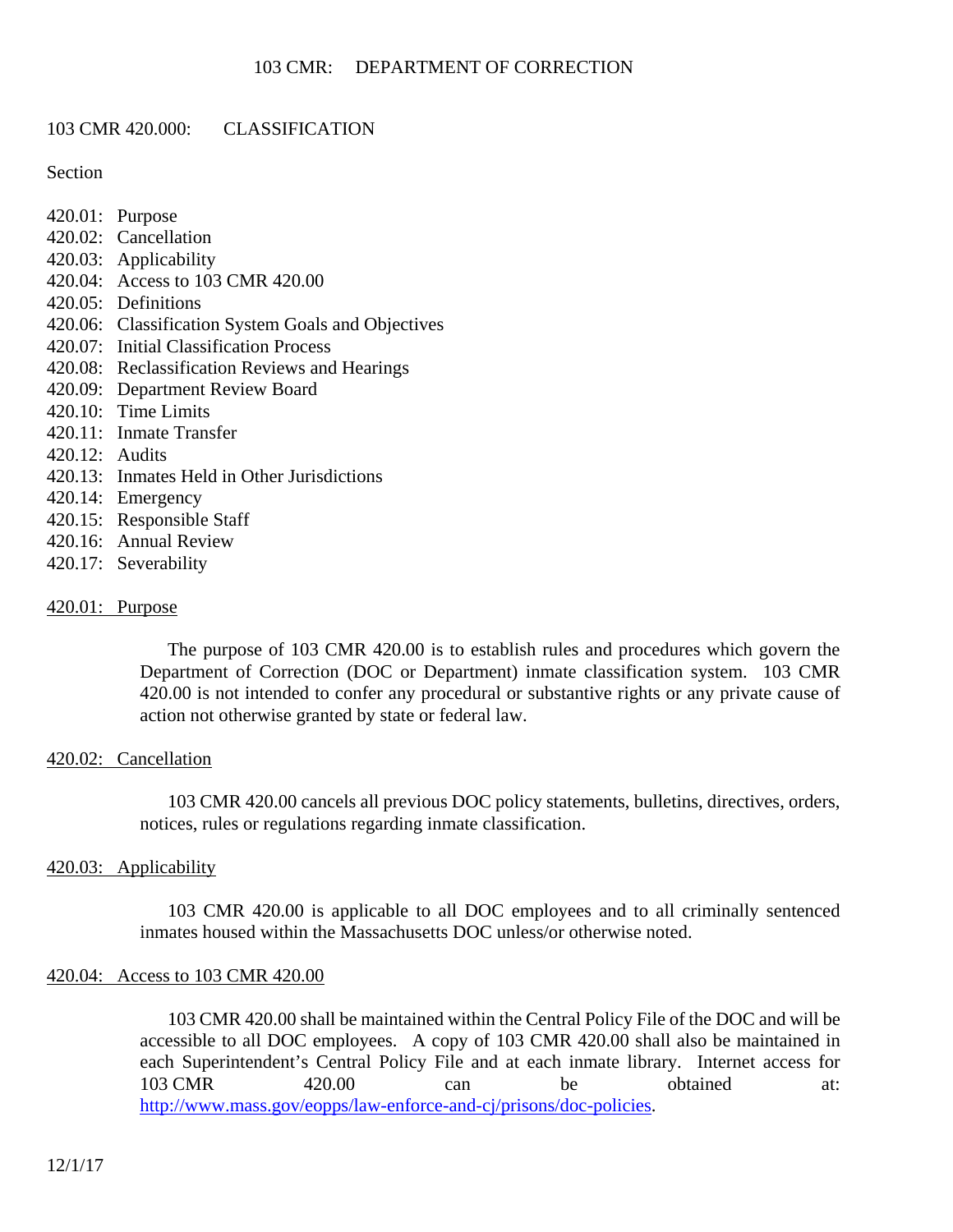### 420.05: Definitions

Assistant Deputy Commissioner of Reentry. A senior level manager who reports to the Deputy Commissioner of Reentry, and is responsible for ensuring policy compliance and standardization of procedures in such areas as classification, date computation, victim services, inmate records, inmate programs and reentry, and inmate training and education.

Business Day. Any day except Saturday, Sunday, or a Massachusetts legal holiday.

CJIS/LEAPS. Nation-wide computer details of any outstanding warrant entered by the agency holding the warrant.

Classification Board. A committee of three DOC employees which makes recommendations concerning an inmate's custody level and program participation. Commissioner. The chief executive officer of the DOC.

# 420.05: continued

Commissioner's Designee. A DOC manager who is authorized by the Commissioner to review classification board recommendations and to render final decisions for the Commissioner as the Commissioner's designee.

Correctional Program Officer (CPO). The staff person at an institution who, when assigned classification duties, collects information obtained through inmate interviews and available casework records, and who prepares a summary of this information for classification. A CPO is also responsible for monitoring an inmate's participation and compliance with a personalized program plan or program recommendations and facilitates reentry preparation.

Custody Level. The level of risk posed by an inmate to the safety and security of the institution and the public as determined by the Objective Classification Score and any applicable restriction(s) or override(s).

Departmental Disciplinary Unit (DDU). A restricted area or areas designated by the Commissioner to which an inmate has been sentenced by a special hearing officer.

Departmental Review Board. A classification board appointed by the Commissioner or designee to review an inmate's case history and program needs and to make recommendations to the Commissioner or designee regarding the inmate's classification in unusual or complex situations.

Deputy Commissioner of Clinical Services and Reentry. A Department Deputy Commissioner whose duties include, but are not limited to, the management of the Classification Division, Inmate Education and Training Division, Reentry and Program Services Division, and the Health Services Division.

Emergency. A threat to the safety, security or orderly administration of an institution or to the safety or security of staff, inmates, or other persons.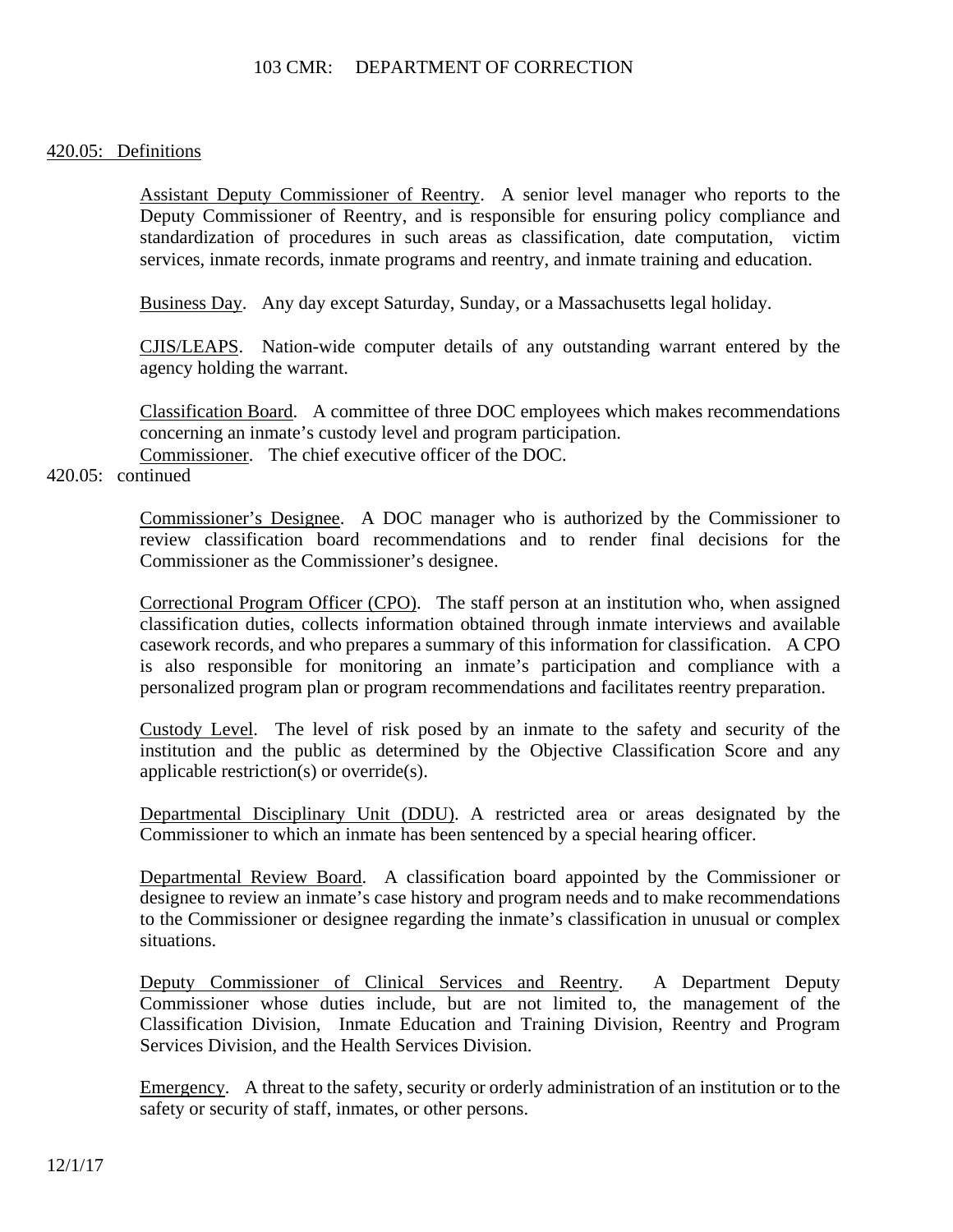Higher Security Transfer. The transfer of an inmate to an institution that is more secure than the institution from which the inmate is being transferred. A transfer to an out of state or federal facility shall be considered a higher security transfer.

Inmate Management System (IMS). The DOC's automated information system that provides processing, storage and retrieval of inmate-related information needed by DOC personnel and other authorized users within the criminal justice system.

Institution. Any facility within which a Massachusetts state-sentenced inmate may be incarcerated, including, but not limited to, a state or county correctional facility, a federal or other state's correctional facility, the Bridgewater State Hospital, and the Massachusetts Treatment Center.

Institutional Director of Classification. The staff person at an institution who has been designated to oversee the classification process and implementation of 103 CMR 420.00 at the institution level.

Internal Classification Status Review. A periodic review conducted by a CPO and subject to review by the Institutional Director of Classification.

Needs Assessment. The identification, evaluation, and estimation of criminogenic needs of an inmate and the identification of appropriate programming and placement to address those criminogencic needs areas.

*Objective Point Base Classification Operational Manual*. A training manual with operational definitions and instructions. The Operational Manual is used to assist staff in applying the classification criteria and appropriately scoring the variables and any applicable overrides and/or restrictions.

### 420.05: continued

Objective Point Base Classification System. The standardized evaluation and custody assignment of an inmate based on objectively defined criteria. The criteria are weighed, scored, and organized into a valid and reliable classification instrument accompanied by an operational manual for applying the instrument to inmates in a systematic manner.

Official Version (OV). A statement of the facts upon which the inmate's sentence was based.

Override. A departure from a scored custody level, based on the professional judgment of trained staff. Overrides are contained in the Male and Female Objective Point Base Classification Manuals.

Personalized Program Plan. A plan that charts the course of action for the inmate, the CPO, and the service providers on addressing the criminogenic needs of the inmate, progress made,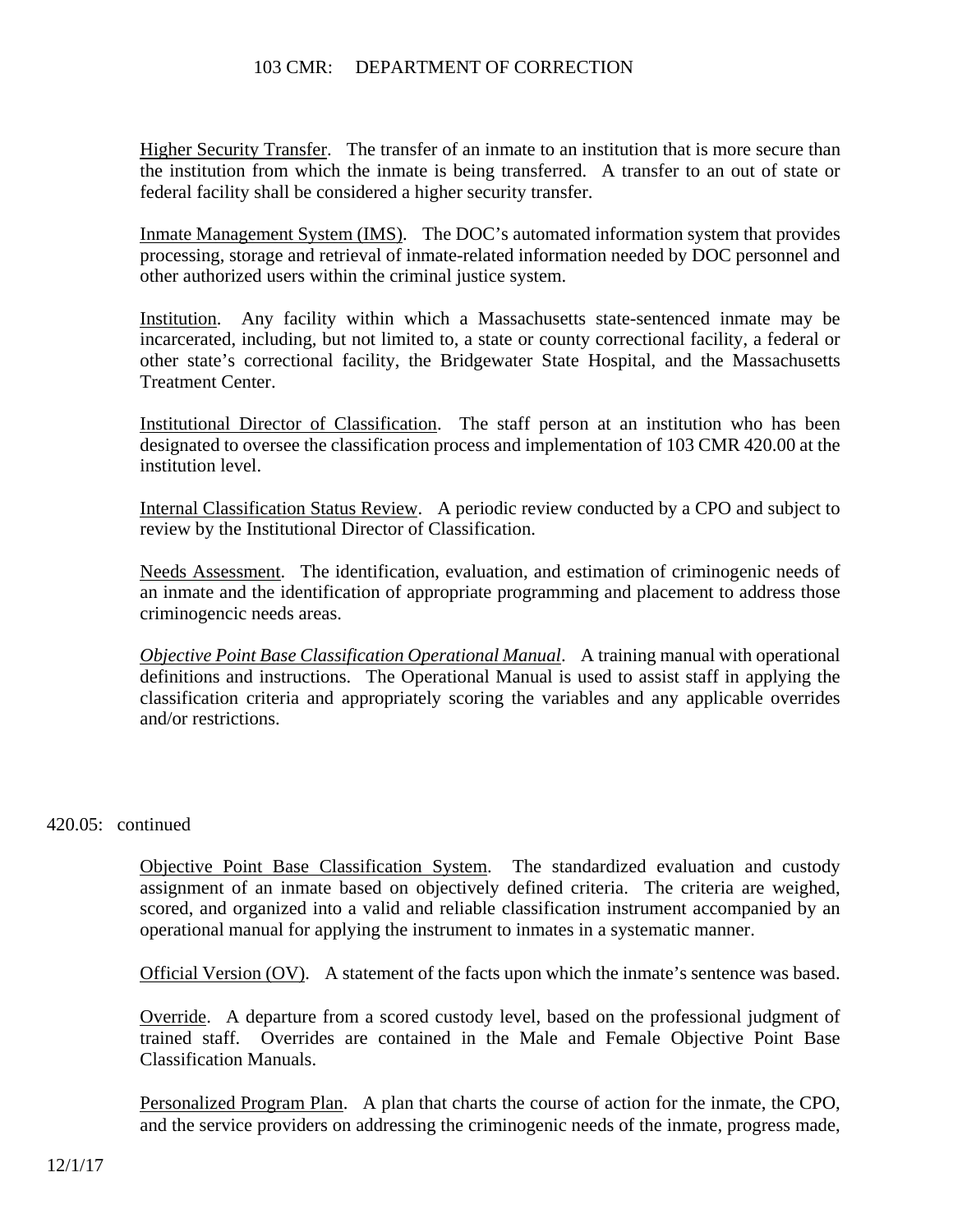and compliance issues. The plan begins at intake and is continuously updated based on the inmate's risk, needs assessment, if applicable, and record review including but not limited to any secondary assessment.

Receiving Institution. The institution to which an inmate will be transferred upon approval by the Commissioner or designee.

Reception Center. The institution to which the inmate is initially committed.

Reclassification. Any and all classification processes that occur after initial classification.

Restriction. A departure from a scored custody level, based on DOC's practices of restricting or limiting the custody level of certain inmates. Staff do not have the authority to disregard restrictions. Restrictions are contained in the Male and Female Objective Point Base Classification Manuals.

Risk Assessment. The identification, evaluation, and estimation of the levels of criminogenic risk factors which are characteristic of an inmate or his or her situation which then assist in predicting future criminal behavior.

Security Level. The degree of security afforded by the architectural and staffing attributes of the institution and housing units within that institution.

Sending Institution. The institution from which an inmate will be transferred upon approval by the Commissioner or designee.

Secure Treatment Unit. A maximum security residential treatment program designed to provide an alternative to Segregation for inmates diagnosed with SMI who cannot be housed in general population due to safety and/or security concerns. The Department currently operates two STUs: the Secure Treatment Program (STP) and the Behavioral Management Unit (BMU). The Department also operates RTUs which are not deemed STUs because the Department operates them as general population units.

Superintendent. The chief administrative officer of an institution or a county correctional institution.

Telephone Interpreter Service. A service contracted by the DOC to provide over-the-phone interpretation services to non-English speaking inmates.

Transfer. The act of moving an inmate from one institution or security level to another institution or security level upon approval by the Commissioner or designee. An inmate's movement to an out of state or federal facility shall be considered a transfer for purposes of 103 CMR 420.00.

### 420.06: Classification System Goals and Objectives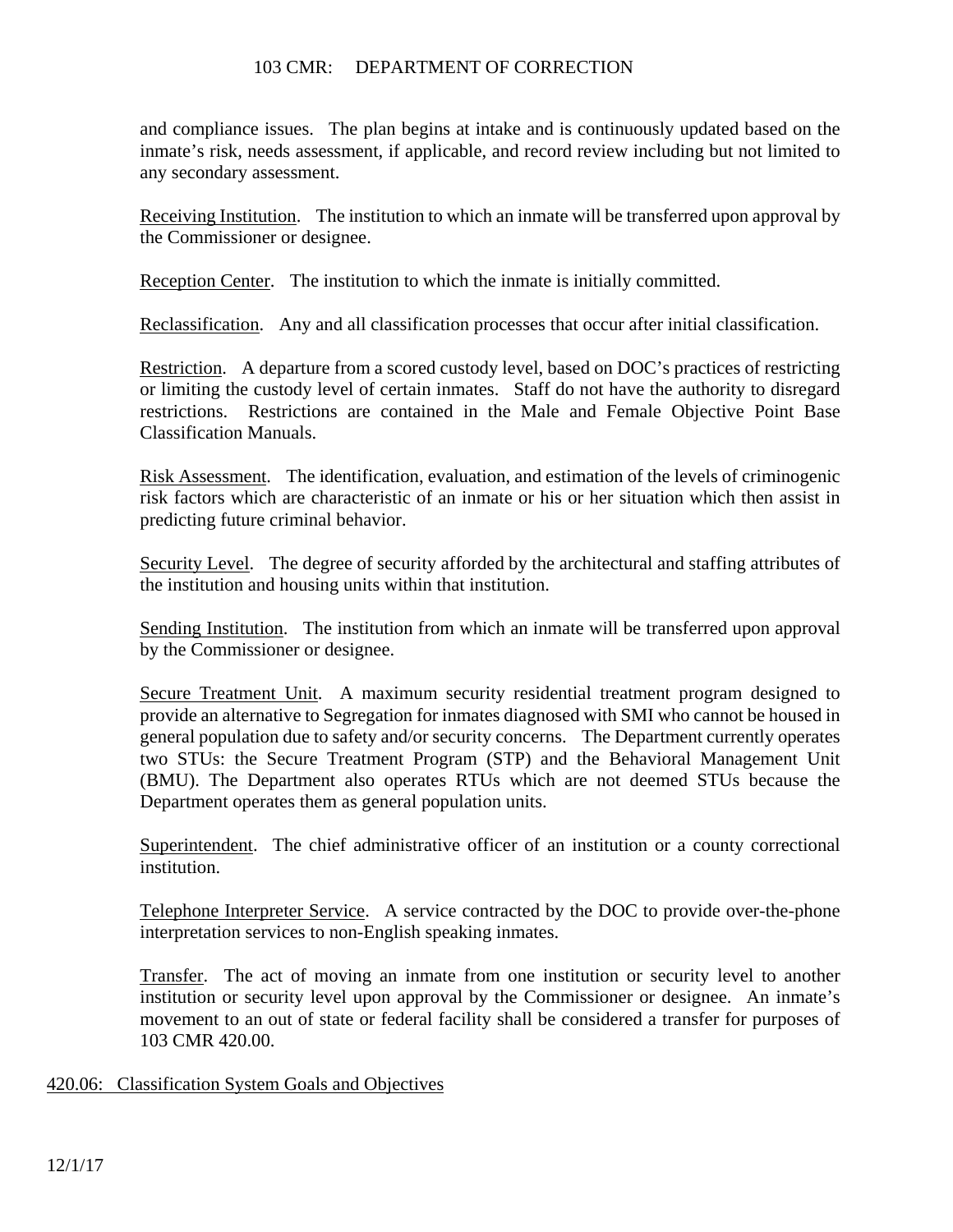The primary goals of the Massachusetts DOC classification process are to promote public 420.06: continued

> safety and the responsible reintegration of inmates. To achieve these goals, the classification process shall objectively assess the inmate's custody requirements and programmatic needs and match those to the appropriate security level in a manner that minimizes the potential for escape, prison violence, and inmate misconduct. In doing so, the DOC will incorporate the following objectives:

(a) Rationally use a reliable, validated set of variables to support classification decisions.

(b) Place inmates in the level of security required to ensure protection of the public, correctional staff, themselves, and other inmates.

(c) Promote, successful reintegration to a law abiding and productive community life.

(d) Involve inmates in determining individualized appropriate goals.

(e) Establish a fair and equitable mechanism for inmates to appeal classification recommendations.

(f) Maximize the use of factual and quantifiable data to make decisions and to facilitate research.

(g) Share information with other criminal justice agencies for the purpose of enhancing public safety.

(h) Establish both centralized and decentralized quality control, monitoring and evaluation of the classification process to ensure that it continues to meet its primary goals and these stated objectives.

# 420.07: Initial Classification Process

(1) Upon commitment to the DOC, each inmate shall be admitted to a Reception Center or assigned by the Commissioner or designee to an institution where the inmate shall undergo an initial classification process. The process shall provide an opportunity for the Reception Center staff members to become acquainted with each inmate through individual assessment, testing, and structured interviews. In instances where language barriers exist, the Telephone Interpreter Service shall be used, and its use documented. Moreover, hearing impaired inmates may request a hearing impaired interpreter pursuant to the procedures set forth in 103 DOC 408: *Reasonable Accommodations for Inmates*, available at:

http://www.mass.gov/eopss/law-enforcement-and-cj/prisons/doc-policies. The initial classifica-tion process shall normally be completed within four weeks of admission except in unusual circumstances which may include, but are not limited to:

(a) Lack of data necessary to conduct the hearing (*i.e*. problems with *mittimus*, inmate sentence listing with date calculation, OV, CJIS checks, and adjustment information on prior incarcerations/awaiting trial);

- (b) Intervening medical/mental health placement;
- (c) Female inmates waiting to complete the First Step Program at MCI-Framingham.

In cases where the initial classification has been delayed, a board shall be scheduled as soon as possible, but no later than 90 days from admission when the board shall proceed on the basis of all available information.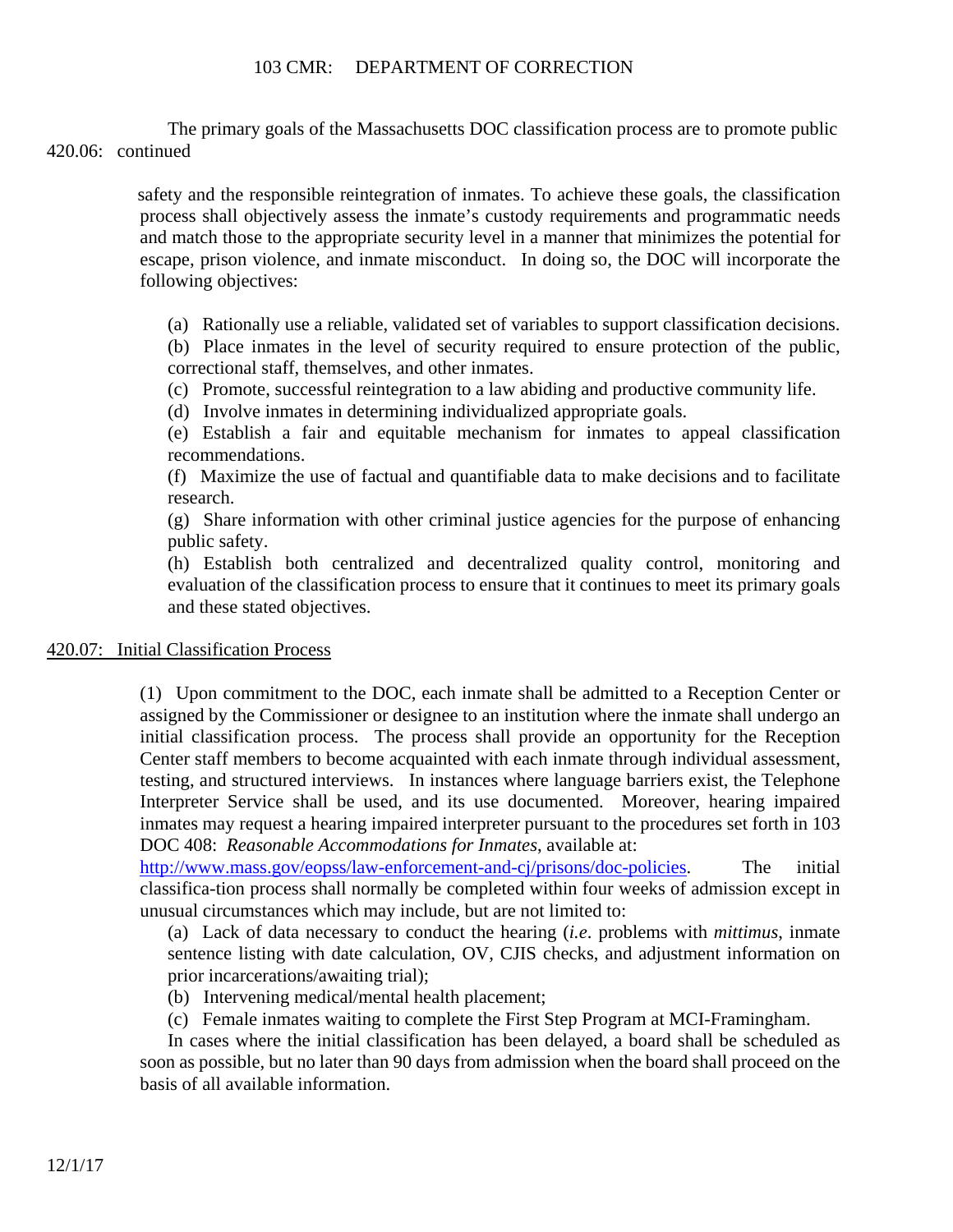(2) Case Preparation. The CPO shall review all classification information compiled in the IMS database, consult with key staff members, when appropriate, and review other records as necessary, including the six-part folder, pre-sentence summary reports, the OV, and prior incarceration records, to compile the information required for initial classification. Information used for classification shall be reviewed, entered or updated as necessary. The CPO shall complete the appropriate Objective Point Base Classification Form, which involves the scoring of classification variables and the identification of potential overrides or restrictions. A risk assessment shall be completed by designated staff for male inmates serving a sentence of more than one year and female inmates serving a sentence of more than 90 days as part of the initial classification process. Designated staff need only complete the criminal history section of the risk assessment for inmates serving a nonparoleable life sentence. A new assessment shall not be required for parole violators released from custody for less than a six month period.

(3) Initial Classification Hearing. An inmate shall be scheduled for an initial classification hearing by the institutional Director of Classification or designee. Prior to the hearing, the inmate shall be interviewed by the assigned CPO to discuss pertinent aspects of the inmate's 420.07: continued

> case. The discussion shall include, but not be limited to, the inmate's custody status, the inmate's version of the crime, the objective classification score including possible restrictions or overrides, and the classification appeal process. A classification board shall be convened to make recommendations to the Commissioner or designee concerning an inmate's placement. The following standards shall be adhered to regarding the initial classification process:

(a) Board Membership. All classification boards shall be comprised of three DOC staff members appointed by the Superintendent or designee. One board member shall be selected by the Superintendent to act as Chairperson, and shall be responsible for the overall quality of the review process and for ensuring compliance with existing classification policies and procedures, in accordance with M.G.L. c. 127, § 20. Chairpersons shall normally be in a supervisory position. All chairpersons must complete a specialized training program prior to being assigned chairperson responsibilities.

In an institution designated by the Commissioner as maximum or medium custody, one member shall be a Correction Officer. In an institution designated by the Commissioner as minimum or pre-release custody, one member shall be an employee whose primary role includes security responsibilities.

Members of a Department Review Board (as described in 103 CMR 420.09) shall be appointed by the Commissioner or a designee.

(b) Legal Representation. Whenever an inmate could be considered for an increased custody level, except at initial classification, the inmate may be represented by an attorney or law student at that hearing. A legal representative shall be allowed a request to reschedule so long as the request does not cause undue delay or is otherwise unreasonable. The legal representative may only make a statement on behalf of the inmate. The legal representative shall be directed by the chairperson to leave the hearing room with the inmate when the board deliberates and votes on the case.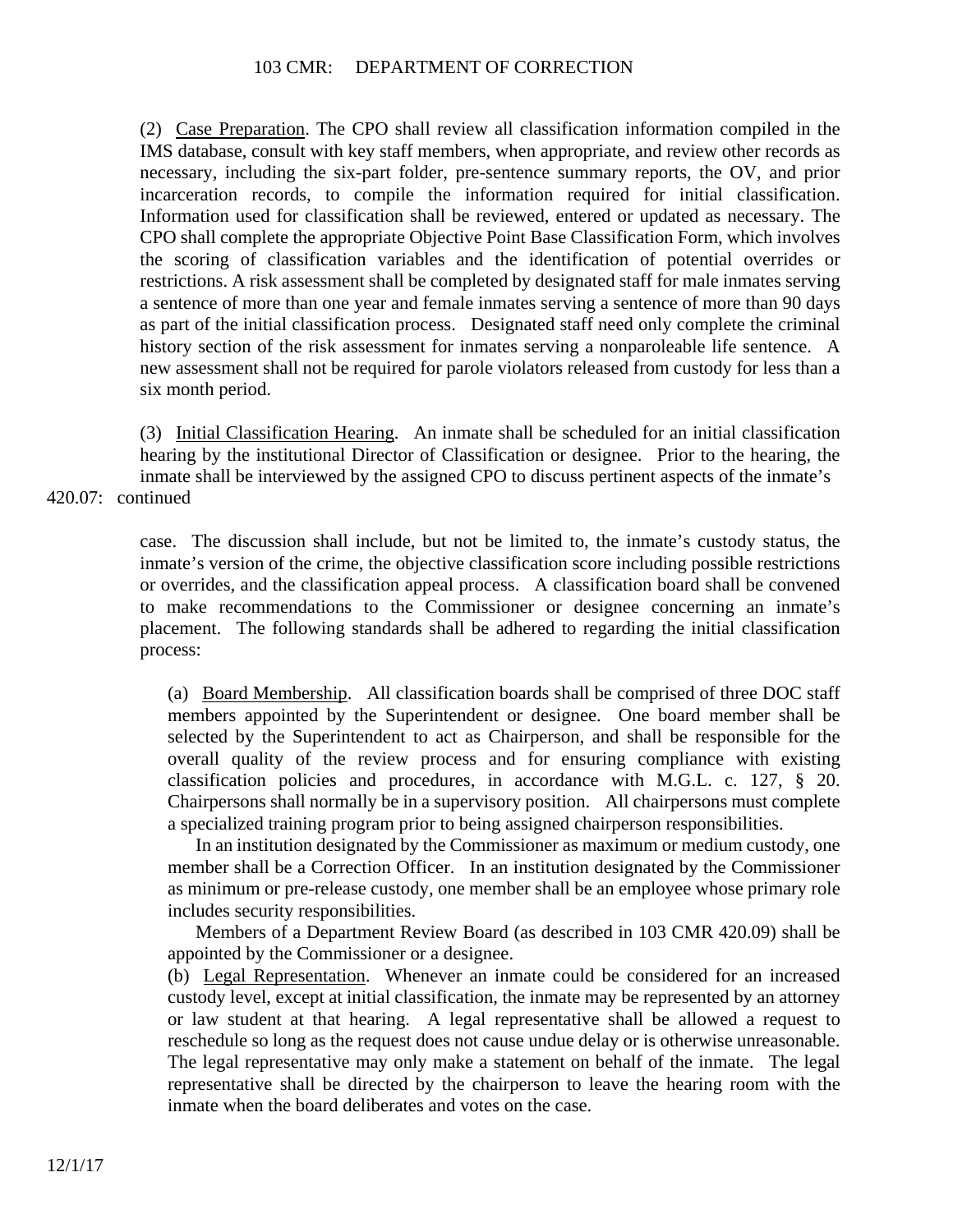(c) Notice of Hearing. The inmate shall be provided with at least 48 hours advance written notice of the scheduled classification hearing. Notice shall be documented and may be waived by the inmate in writing.

(d) Case Presentation. The inmate's assigned CPO shall make a comprehensive oral presentation to the classification board, utilizing information compiled during the case preparation while focusing on the inmate's objective classification score and any applicable restriction(s) or override(s), as outlined in the *Objective Classification Operational Manual*.

(e) Inmate Presentation. Following the CPO's presentation, the inmate shall appear before the classification board. In an effort to promote responsible reintegration and aid in the reentry process, inmates are expected to attend and participate in every classification hearing. The classification hearing allows for discussions regarding the objective point base classification score and applicable restrictions or overrides, adjustment issues, program goals and institution requests. In the event that the inmate is unable or unwilling to attend the classification board hearing, the Chairperson of the board shall, in the absence of justifiable reasons for the inmate's failure to attend, proceed with the hearing. Hearings held in absentia shall be documented in IMS as such.

(f) Classification Board Recommendation. Once all relevant information is presented to the classification board, the Chairperson shall direct the inmate to leave the hearing room so that the board may deliberate. The board shall utilize the scored custody level and any applicable restriction or override in its final recommendation to the Commissioner or designee concerning the inmate's placement and programming within the correctional system. The final recommendation shall be determined by a majority vote. Each board member, including the Chairperson, shall have one equal vote. The board's recommendation and rationale, as well as reasons, if any, for a minority vote shall be recorded. Further, any use of a restriction or override must be noted and a rationale provided for any override. The inmate shall normally be called back into the hearing room and verbally notified of the board's recommendation and thereafter in writing by receiving a copy of the decision page of the Classification Report. The recommendation will include the date of reclassification. The reclassification date will be one year after the date of the hearing unless an override was used in which case the reclassification date will be six months after the date of the hearing. This will be the inmate's next scheduled classification unless an earlier classification is deemed appropriate by the classification

420.07: continued

board or institutional Director of Classification. The recommendation and related materials should be submitted for quality assurance to the institutional Director of Classification or designee and then to the Commissioner or designee normally within ten business days after the hearing.

(g) Quality Assurance. All classification board recommendations shall undergo a quality assurance process which involves a review by the Institutional Director of Classification or designee (the designee must not have been a member of that classification board) who shall review the report for completeness and accuracy. In the event that any data is found to be incomplete or inaccurate, the report shall be returned to the assigned CPO for correction. Further, any incomplete or inaccurate data in any source screen that contributes information to the classification report must be promptly reported and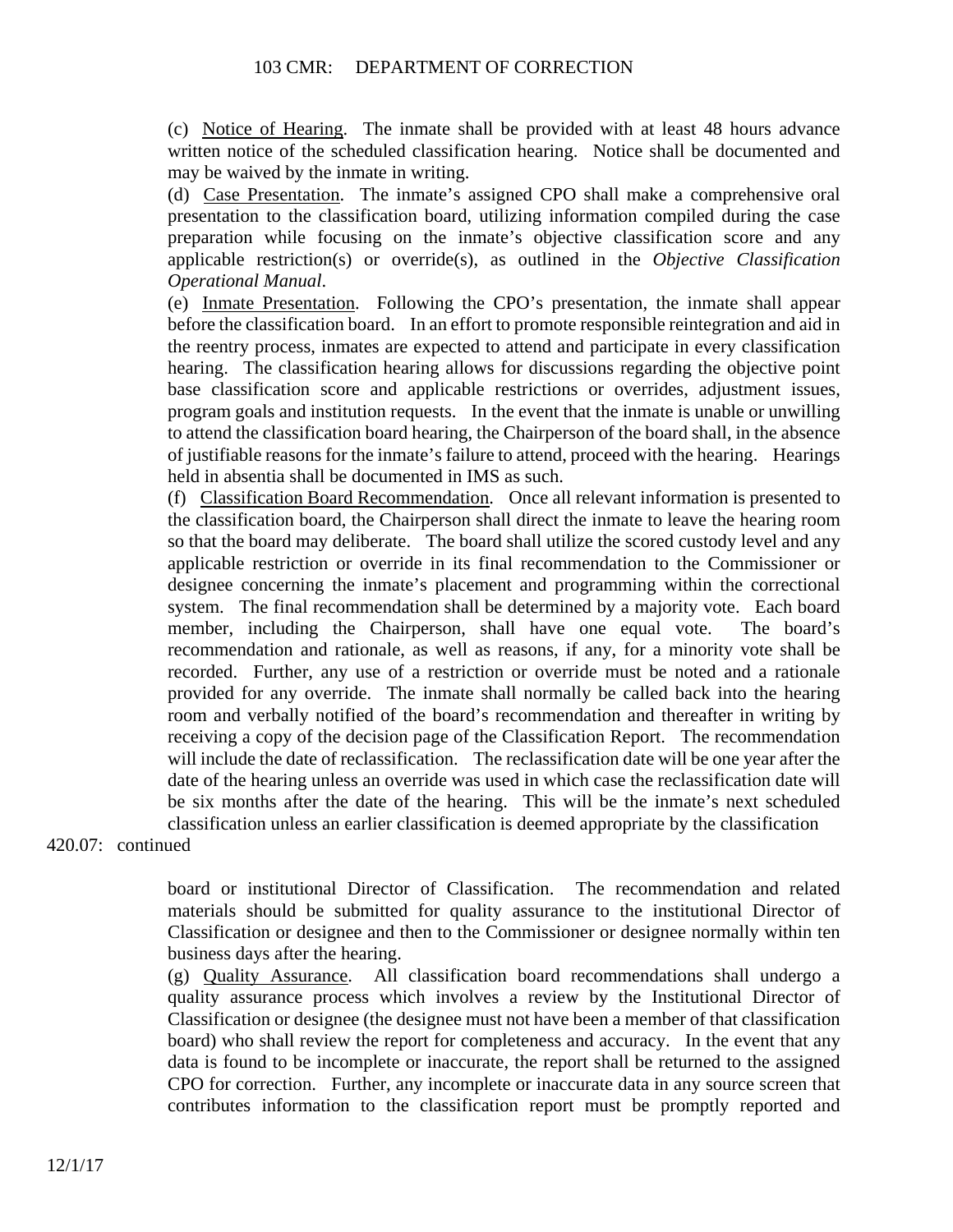corrected. Once the quality assurance has been completed, the report will be forwarded to the Commissioner or designee.

(h) Inmate Appeal. Where an inmate disagrees with the classification board recommendation; supports a recommendation made or waives the appeal process, the inmate or a legal representative shall submit an Inmate Placement Request/Appeal Form within five business days of written notification of the board's recommendation. The Inmate Placement Request/Appeal Form shall be provided to inmates at the conclusion of every classification hearing or review. The Inmate Placement Request/Appeal Form will not be accepted after five business days have elapsed unless otherwise approved by the Institutional Director of Classification or designee. Upon receipt of the Inmate Placement Request/ Appeal Form, the CPO shall enter the information into IMS.

(i) Commissioner or Designee Review. The Commissioner's designee shall review the classification information to include the objective point base classification score and applicable restrictions or overrides, and any Inmate Placement Request/Appeal submitted. The Commissioner or designee shall utilize the scored custody level and any applicable restrictions or overrides to render a final placement decision, but is not limited to consideration of same. The goal in each case is to render a decision within 20 business days. Institutional personnel shall notify the inmate of the final decision by providing a copy of the decision page to the inmate. The decision of the Commissioner or designee is final and cannot be appealed.

(j) Staff Signatures. Staff signatures are documented *via* electronic signatures.

(k) Decision Modifications. Classification hearing transfer decisions may be modified by the Commissioner or designee only in the following instances:

- 1. The inmate's medical/mental health cannot be met at the receiving facility;
- 2. The existence of an inmate or staff conflict;
- 3. The inmate's refusal to transfer;
- 4. Where a modification would result in an equal or lesser custody level.

Modifications must be made as soon as the need for modification is known, but no later than 60 business days after an inmate's transfer. Institutional personnel shall notify the inmate of the modification by providing a copy of the decision page to the inmate.

### 420.08: Reclassification Reviews and Hearings

(1) Frequency.

(a) The reclassification process begins with an Internal Classification Status Review, which shall be completed at least annually for each inmate by a CPO.

(b) Inmates housed in the DDU, or a secure treatment unit while serving their DDU sanction, shall receive an Internal Classification Status Review within 14 days of admission and approximately 60 days prior to their projected discharge in addition to the annual Internal Classification Status Review.

(c) Classification Schedule for Minimum and Pre-release. All inmates transferred to minimum or pre-release security shall have an Internal Classification Status Review completed within 14 days of admission.

(d) Inmates with Parole Reserve Dates. Any inmate who receives a parole reserve date contingent upon completing a specified time in a lower level of security shall be reviewed in accordance with 103 CMR 420.07(1) and (4)(a) through (k) within 30 days of receipt of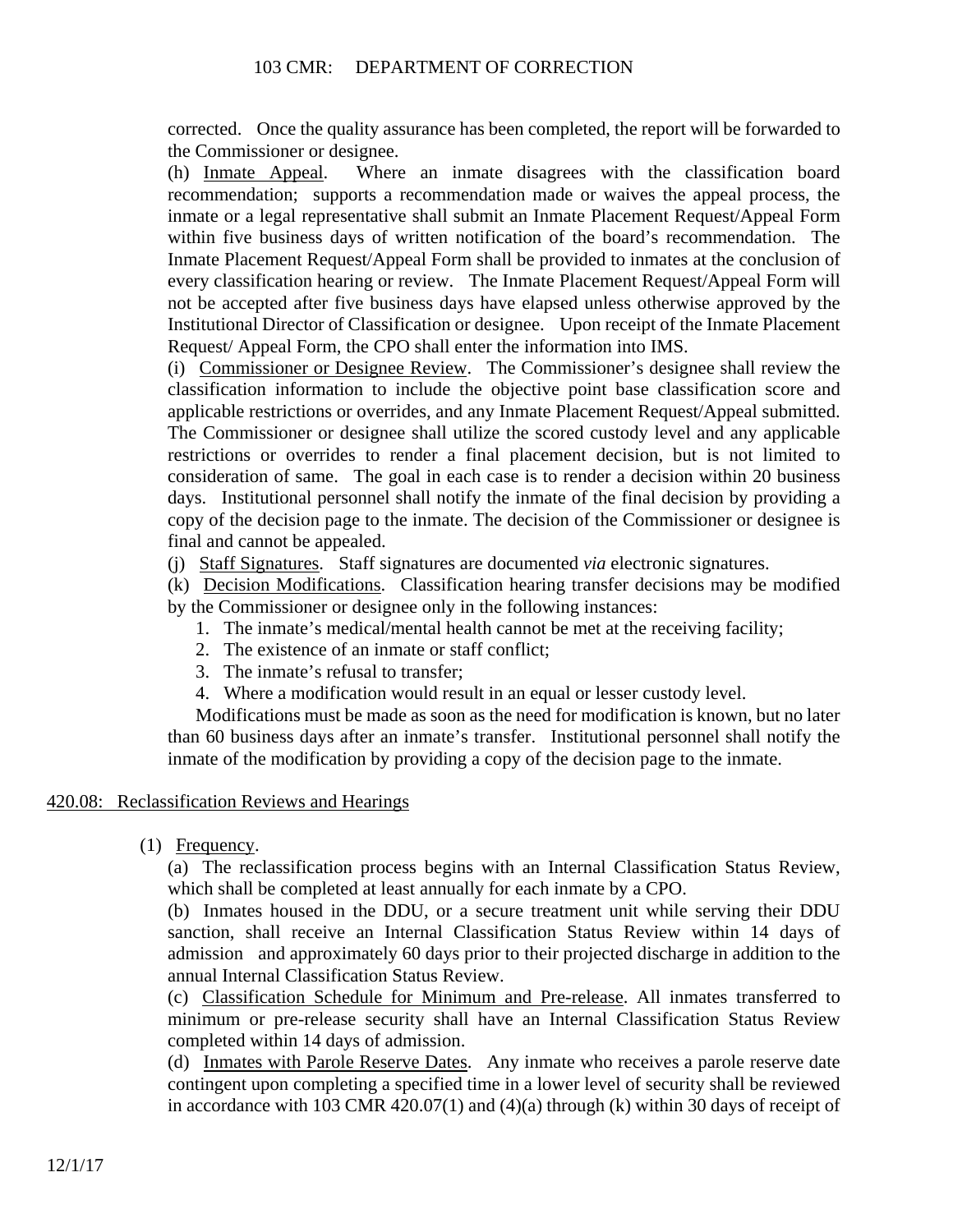the Parole Board's decision.

(e) Inmates diagnosed with Gender Dysphoria shall be classified in accordance with 103 DOC 652: *Identification, Treatment and Correctional Management of Inmates*  420.08: continued

*Diagnosed with Gender Dysphoria*.

(f) Request for an Early Reclassification Review Date. An inmate may request a hearing or review earlier than scheduled by submitting a written request to the Institutional Director of Classification or designee at the institution in which the inmate is housed. This request should include the reason for the request and any other pertinent information. Upon receipt of such a request, the Institutional Director of Classification or designee shall review pertinent information, and make a recommendation to the Superintendent or designee whether or not an earlier reclassification hearing is warranted. The inmate shall be informed of the Superintendent or designee's decision in writing by institutional personnel.

(2) Process. The CPO periodically reviews the inmate's custody level and compliance with the personalized program plan through the Internal Classification Status Review process, as described in  $103$  CMR  $420.08(2)(a)$  through (c):

(a) The CPO shall do the following as part of an Internal Classification Status Review:

1. Update the inmate's Objective Point Base Notification Form;

2. Verify the receipt of all documents per 103 DOC 417: *Criminal History Records Information*, OV, and adjustment information on present and, when applicable, prior incarcerations/awaiting trial;

3. Review the inmate's criminal history as updated by Criminal History Records Information staff in accordance with the 103 DOC 417.00: *Criminal History Records Information*, available at:

http://www.mass.gov/eopss/law-enforcement-and-cj/prisons/doc-policies;

4. Review work and housing evaluations, disciplinary history, and segregation placements;

5. The assigned CPO shall complete a risk/needs assessment for each inmate who scores moderate or high in either the Risk of Violence or Risk of Recidivism scale. The risk/needs assessment shall be completed upon transfer from the reception center during orientation at the receiving facility.

6 Review and update (if applicable) the inmate's personalized program plan and the inmate's compliance with same. An inmate's personalized program plan shall be reviewed within 14 days of admission at Minimum and Pre-release and every six months thereafter. A review of the personalized program plan shall also occur 60 days prior to an inmate's release.

(b) Scheduling Reclassification Board Hearings. If a review of the inmate's objective classification form and factors noted in 103 CMR 420.08(1) and (2), indicates the need for a transfer (higher, lower or lateral), the Institutional Director of Classification or designee shall schedule a classification hearing by a three person board in accordance with 103 CMR  $420.07(1)$  and  $(3)(a)$  through (k). Once this classification hearing by a three person board has been scheduled, the reclassification process shall follow the process in accordance with 103 CMR 420.07.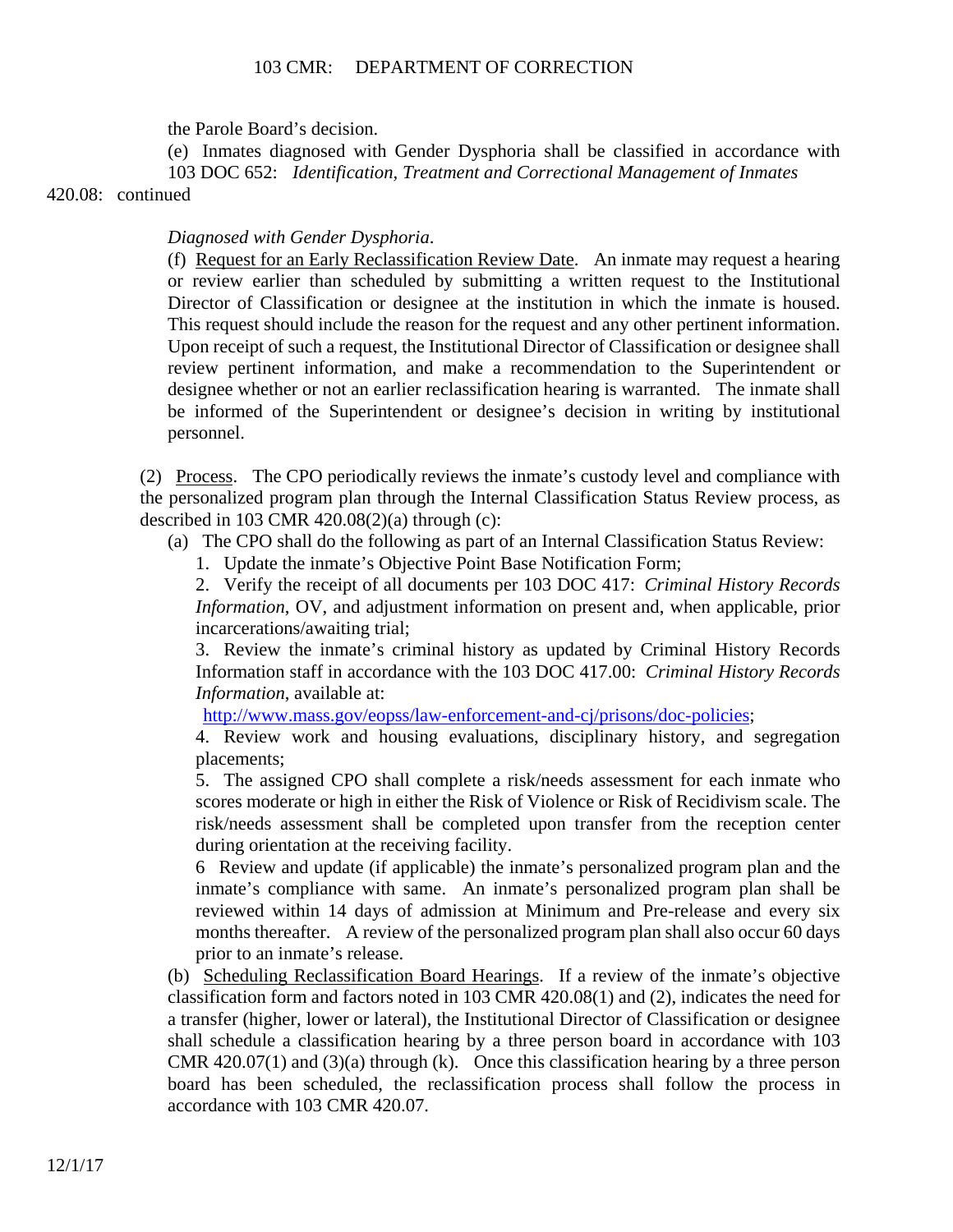(c) Recommendations and Reclassification Dates. The CPO shall make recommendations and enter the results of the Internal Classification Status Review into IMS. The Institutional Director of Classification or designee shall approve, modify or deny recommendations made by the CPO and the next reclassification date will be established which shall not exceed six months where a discretionary override was used, and one year in all other cases. Shorter reclassification dates should be established for inmates when it is anticipated that their status may change; and for those inmates approaching parole and/or release. The inmate shall be notified verbally of the Internal Classification Status Review results and thereafter in writing by receiving a copy of the decision page.

(3) Inmate Appeal. Where an inmate disagrees with the CPO Recommendation, supports a CPO Recommendation made, or waives the appeal process, the inmate or legal representative shall complete the Inmate Placement Request/Appeal Form, and shall submit the completed Form to the inmate's assigned CPO within five business days of written notification of the review results. The Inmate Placement Request/Appeal Form shall not be accepted after five business days have elapsed unless otherwise approved by the Institutional Director of Classification or designee. Upon receipt of the Inmate Placement Request/Appeal Form, the CPO shall enter the information into IMS. The Superintendent or designee (the designee shall

420.08: continued

not be the Institutional Director of Classification) shall be the reviewing authority for appeals of Internal Classification Status Reviews. His or her decision is final and cannot be appealed.

(4) Pre-classification Transfer. An initial or reclassification hearing shall normally occur before an inmate's transfer. Inmates may be transferred prior to a classification hearing whenever:

- (a) an inmate is being investigated for possible disciplinary offenses;
- (b) an inmate is charged with a disciplinary offense;
- (c) an inmate is found guilty of a disciplinary offense;
- (d) security issues exist;
- (e) an inmate fails to meet preconditions of the current placement;
- (f) an inmate has a change in medical or mental health status; or
- (g) otherwise as deemed necessary or appropriate by the Commissioner or designee.

Pre-classification transfers shall be approved by the Commissioner or designee prior to their occurrence. The receiving institution shall be responsible for conducting a hearing in accordance with 103 CMR 420.07(1) and (2), which shall normally be held within 20 business days of such a transfer. However, where an investigation is pending or necessary information is otherwise unavailable due to ongoing administrative processes, the hearing may be postponed until completion of the pending matter. In cases where the hearing has been delayed, a hearing will be scheduled as soon as possible, but no later than 90 days from transfer when the board shall proceed on the basis of all available information.

### 420.09: Department Review Board

All Department Review Boards shall be held in accordance with 103 CMR 420.07 and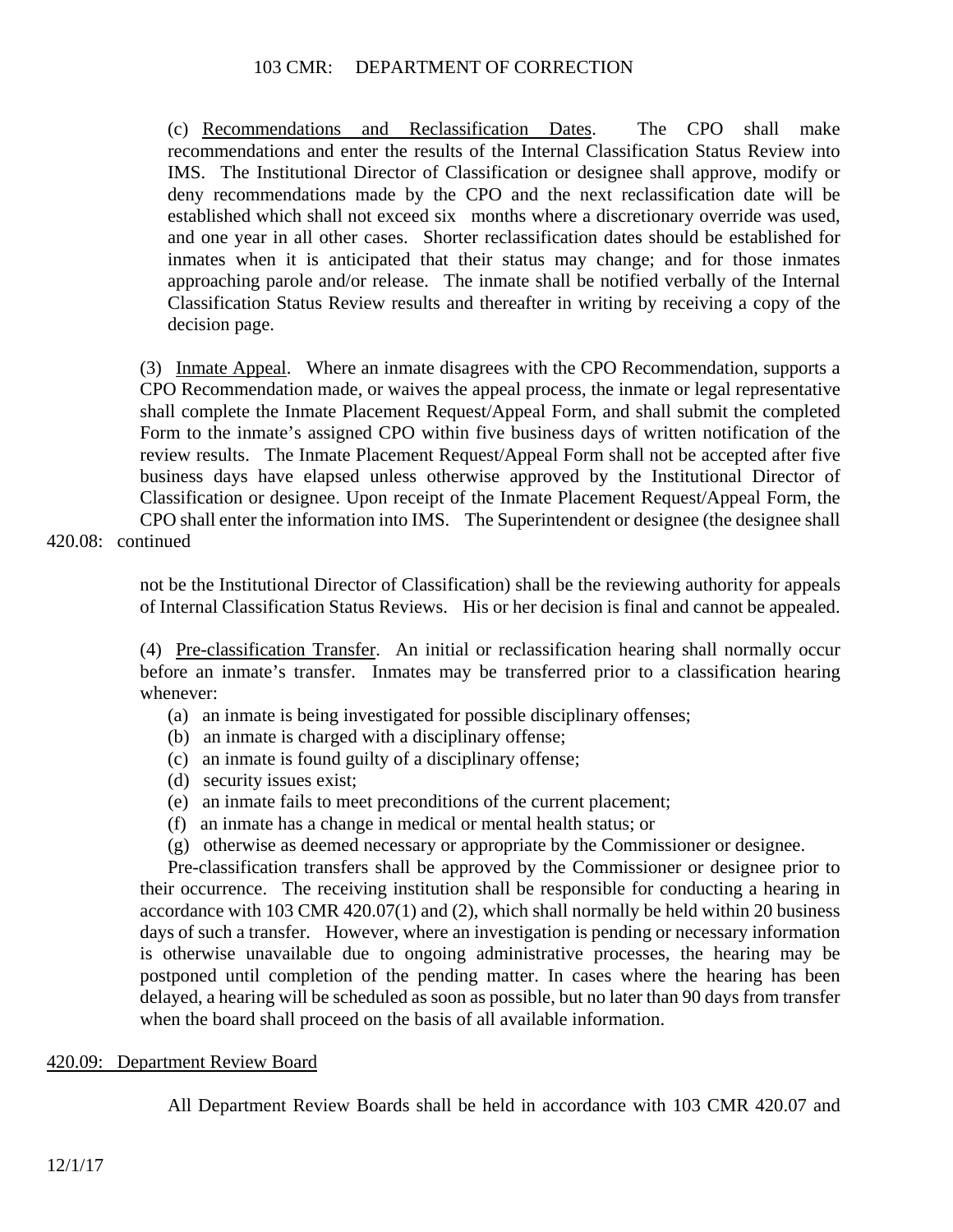### 420.08.

### 420.10: Time Limits

(1) All procedural time limits set forth in 103 CMR 420.00 are directory and may be waived by the Superintendent or the Commissioner or their designees.

- (2) Initial classification and reclassification may be delayed when:
	- (a) an inmate is on remand status;
	- (b) an inmate is being held on an Interstate Agreement on Detainers (IAD);
	- (c) an inmate is admitted to an infirmary or hospital;
	- (d) an inmate is awaiting medical clearance;
	- (e) an inmate is admitted to a state hospital or the Massachusetts Treatment Center; or
	- (f) an inmate is awaiting action on SMU status.

(3) The CPO must review the inmate as soon as the above conditions no longer apply or interfere with classification. IMS should be used to track and monitor inmate review dates.

### 420.11: Inmate Transfer

Whenever an inmate has been approved for transfer through the appropriate classification process, the inmate shall be transferred in accordance with 103 DOC 461: *Inmate Transfer*, available at: http://www.mass.gov/eopss/law-enforcement-and-cj/prisons/doc-policies. Nothing in 103 CMR 420.00 is intended to limit, in any way, the discretion of the Commissioner to transfer an inmate pursuant to M.G.L. c. 127, § 97A.

### 420.12: Audits

The Assistant Deputy Commissioner of Reentry or designee will be responsible for conducting regular audits of the classification system. These audits shall include, at a minimum, the override rate, accuracy of IMS generated review dates, appeals and personalized program plan.

### 420.13: Inmates Held in Other Jurisdictions

(1) State inmates being held in out of state or federal facilities shall be reviewed in accordance with the classification procedures and guidelines of the jurisdictions in which they are being held.

(2) State inmates held in county facilities in Massachusetts may be reviewed in accordance with the classification procedure and guidelines of the jurisdiction in which they are being held or shall be reviewed in accordance with 103 CMR 420.00 to the extent possible given available technology and resources.